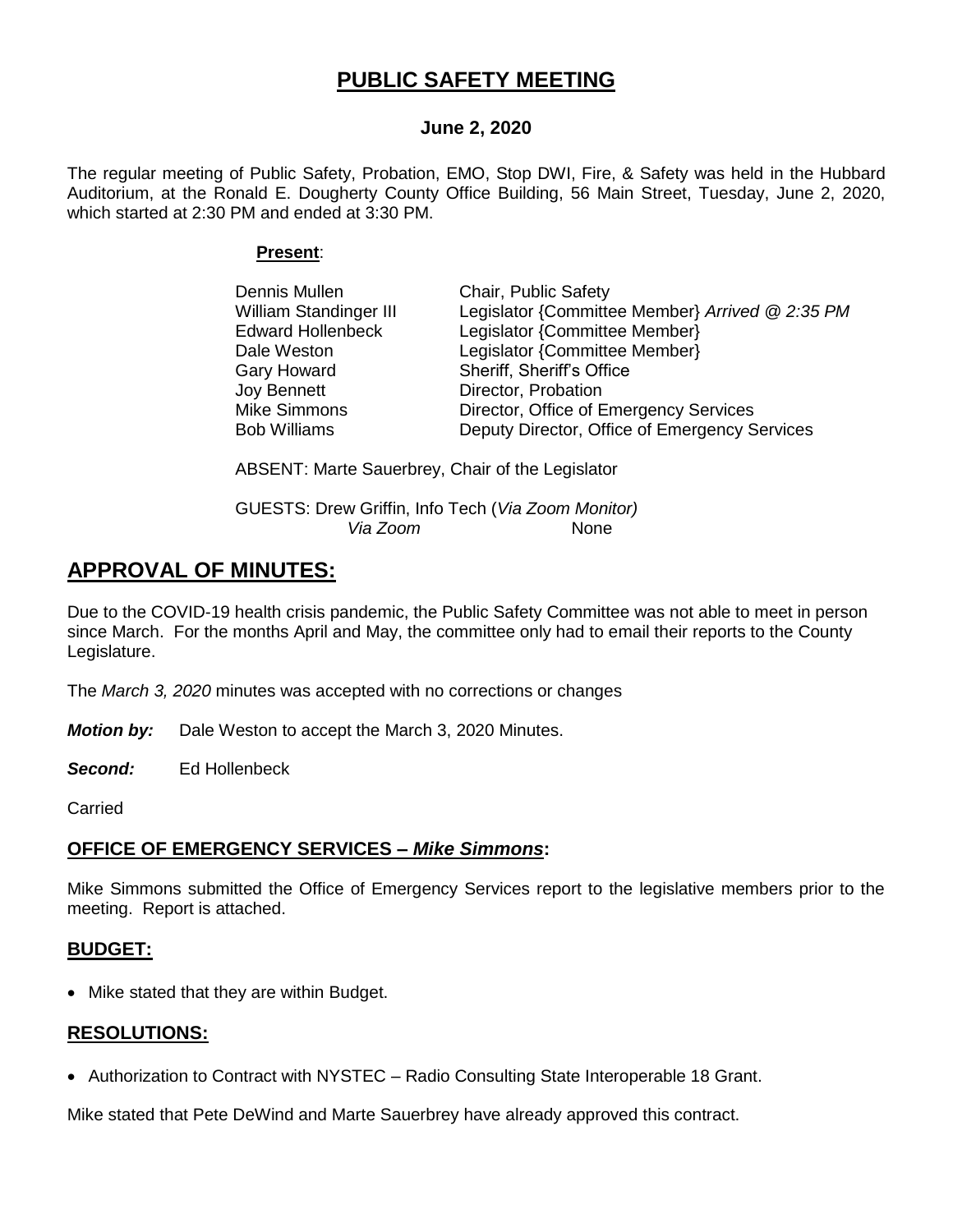The Legislators present have no problem with moving this resolution on; committee agreed to move this forward.

# **HIGHLIGHTS:**

- Attended monthly meetings via conference calls due to COVID-19 State Emergency Management and Bob's mortuary conference call.
- Grants same as it was in March.
- Waverly Radio Project -
- HazMat Team no calls.
- Fire Investigation Team  $-4$  calls
- Search and Rescue no calls
- EMS classes are on hold. Fall EMS training program suspended due to budget cuts.
- Interoperable Fire Radio System the logging recorder is working as of yesterday (June  $1<sup>st</sup>$ ).
- Fire Tri-County worked on the system and corrected the audio problem. All state fire classes have been cancelled.
- EMO since early March, the COVID-19 emergency has been working closely with numerous agencies to provide guidance, personal protective equipment, and other supplies to agencies who are in need during this emergency. Bob Williams has been very busy putting these together especially with the nursing homes (Elderwood). Supplied to the following: Corners and undertakers and Greater Valley EMS;
- EMO Budget cuts EMS Program \$20,000 EMT instructors' budget; EMS Coordinator Position \$11,000 – this position can be eliminated now until when things are back up. Training \$6,000; Software expense \$500.00 - old firehouse supplies; EMS Training - \$4,500; can save \$35,000 due to declining EMS volunteers. Regionalized system – share ambulances with each departments in a centralized area. The future will change with more paid staff then volunteers.

# **PROBATION –** *Joy Bennett:*

Joy Bennett, presented the following information to the committee. Report is attached.

## **BUDGET:**

Received directive to cut 10% from expenses and reviewed with Jackson. Explained to him that Probation is a mandated service for the county to provide and that state aid to the Department covers 9% of the budget, the remaining 91% is county cost-taxpayer funded.

Explained that cutting portions of the Probation budget will affect other departments. For example, eliminating ATI programing will affect the Sheriff's Department (Jail classifications) and eliminating the new JSSP contract will affect DSS-Foster Care budget. Probation will try to cut the budget \$26,630 as requested but will have to cut some services. A few of the cut services being considered will be:

- 55% cut to urine testing program
- 60% cut to automobile fuel
- 25% cut to county cars
- 100% cut to polygraph services for sex offenders
- 100% cut to Smart Mobil program
- 50% cut to electronic monitoring program
- 100% training budget

County Legislator Dennis Mullen stated that he is willing to advocate for any program that helps save money with another county department. County Legislators Mullen and Hollenbeck asked that Joy present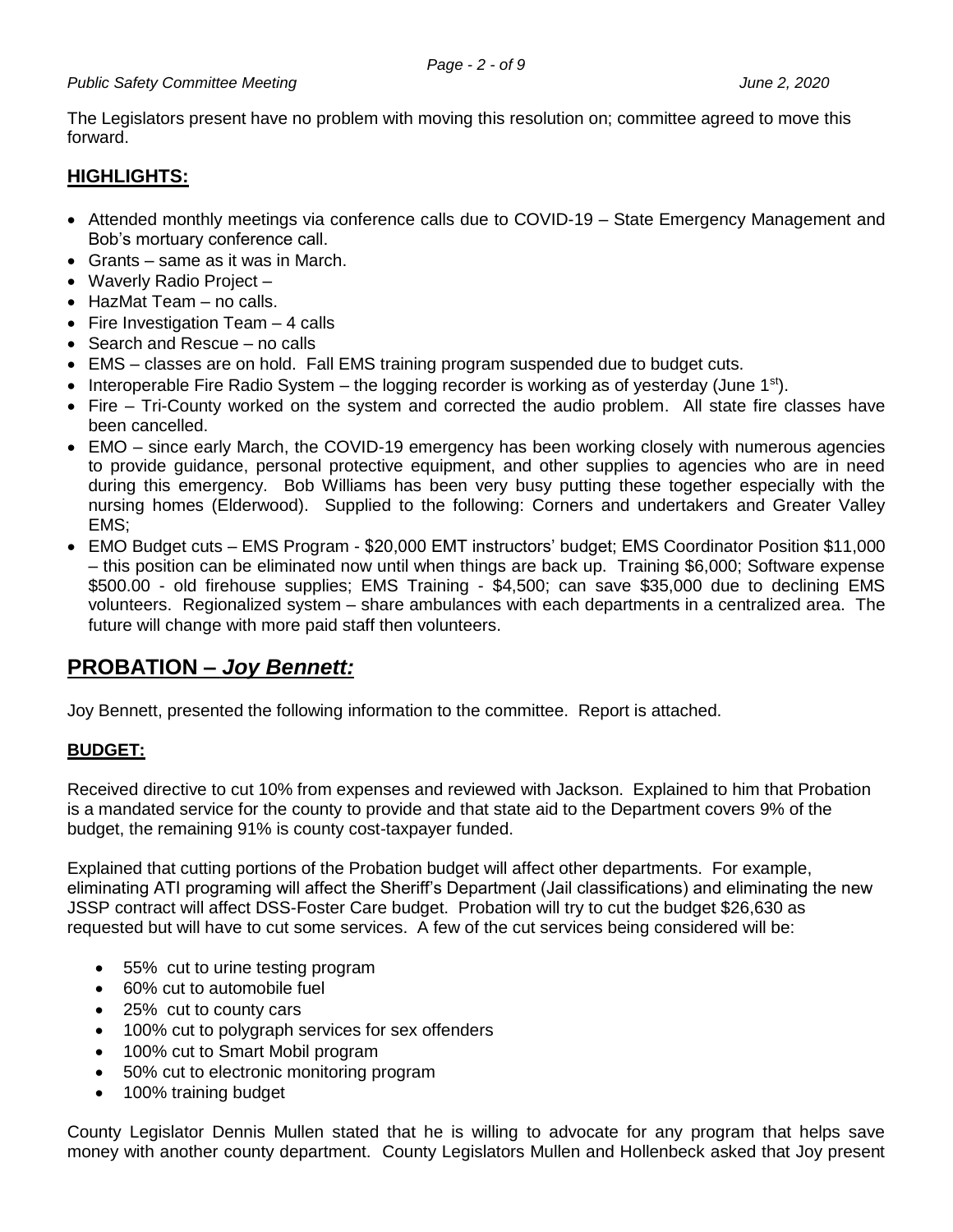this information on Thursday, June  $4<sup>th</sup>$  at the work session meeting with the full county legislature. She will need to come up with figures regarding the impact by the Sheriff's Office and DSS if she cuts the programs (ATI and JSSP).

## **HIGHLIGHTS:**

- Courts in the 6<sup>th</sup> Judicial district have "opened up" but in reality things are still very restricted. Court staff is still working at 50%. The public is not allowed in any courtrooms. County Court is holding hearings via Skype. In Justice Courts, court staff can report but there are no calendars as of now.
- Court Annex Security having some pushback from Court security about allowing probationers back in the space. OCA security officers are still working at 50% staffing. There are two teams, each team works two weeks, then is off two weeks. Everything is by SKYPE or telephone. Security is thinking the county should operate under the same restrictions as the courts are. IT ordered cameras for Probation but they are on backorder. Monday, June  $8<sup>th</sup>$  we have five VOP cases scheduled via SKYPE in Tioga County Court. We are successful doing these.
- Department staffing all Probation staff are back in the office space full time. On June  $1<sup>st</sup>$ , we started bringing the probationers back into the office space. We are targeting high and medium risk cases for the month of June. Low risk cases will continue to report via telephone and computer. We are limiting the number of appointments per day and spacing them out so there will be no more than eight people in the waiting room at one time. Masks are being handed out if a probationer reports without one (bag of masks out near the Court Security desk).
- Ce Check In software via Caseload Explorer is being utilized for probationers with a valid email. This software paid for by the state. Probationers are directed to log in via this software from their phone or computer, answer some questions and take a photo. The software puts the response in the Department's software system and flags cases based on the answers. For Juveniles, we are setting up ZOOM meetings, if the parent allows the app to be downloaded to their phone or the juvenile's phone.
- State Budget passed on April 1, 2020.
- Received no JD Appearance tickets in May.
- No New information to date on the Raise the Age (RTA) funding for State Fiscal year 2020-2021. The current program year ended March 31, 2020.
- Decision Points due to COVID-19, is on hold.
- WWP/Community Services due to COVID-19, is on hold.
- Victim Impact Panel we are reducing the number of attendees to allow for social distancing, a session is scheduled for June 17, 2020.
- Probation Officer is out on medical leave until July. He is receiving medical treatment outside of NYS.

# **SHERIFF – Gary Howard:**

Sheriff Gary Howard, presented the following information to the committee. Report is attached.

## **Budget:**

 Expenditures are on target for five months; revenues are at \$287,010, which is 50% of the budget. Inmate boarders account for \$64,997 (four months revenue). We still have one inmate housed at Monroe County.

## **Highlights:**

- Civil All positions filled. Civil states have to wait until the end of August to issue eviction notices.
- Corrections three vacant positions: two (2) Corrections Officers, and One (1) part-time cook position. Two (2) CO's awaiting medical retirement.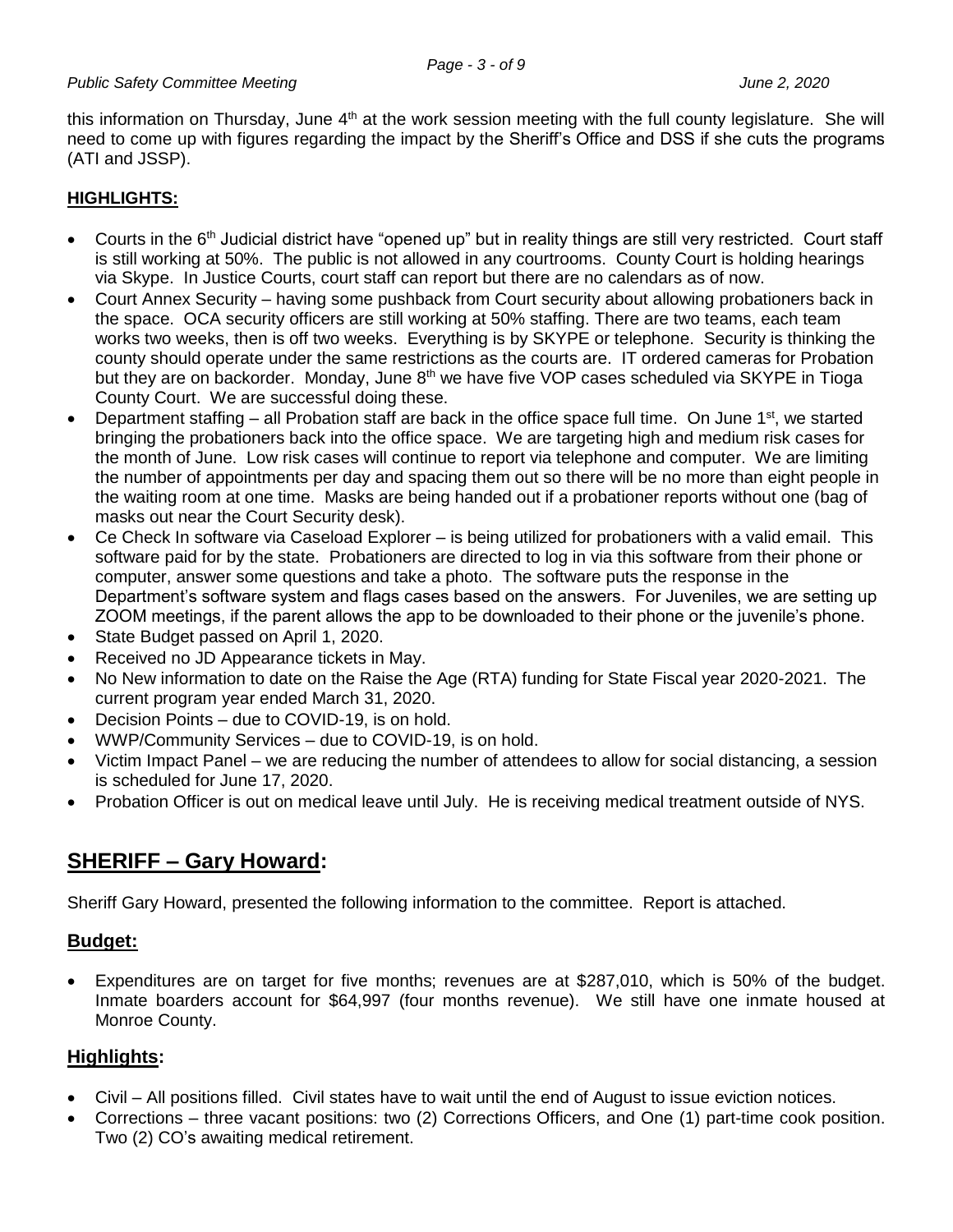- Road Patrol One Deputy out on 207C medical leave. One Deputy retiring in June. School Resources Officer contract with the Spencer Schools has been cut due to COVID-19.
- E911 Communications Currently two (2) positions to be filled.
- Labor issues TCCA negotiation are in a stall. Also, have Road Patrol and CSEA due this year.
- Litigation Issues none at this time.
- Average daily inmate population for the month of April 30 and May was 29.
- Will have five Deputies retiring this summer.
- Pistol Permits by appointment only.
- No visitation in the jail. Need to come up with a plan. Can supply face masks for them.
- Budget cuts gas fuel due to the COVID-19. Steve DuVarney will be retiring in June. He has agreed to come back part-time (increase are part-time head count) and work a couple of shifts. Will get with Bethany (@ Personnel) to work this out. Salary and Contractual is where will be cutting. We will met our 10%.

## **EXECUTIVE SESSION:**

The Legislators present went into Executive session at the conclusion of the Public Safety Committee meeting at the request of Sheriff Howard.

Respectfully submitted,

Kristen Kallin Secretary to the Director of Probation June 2, 2020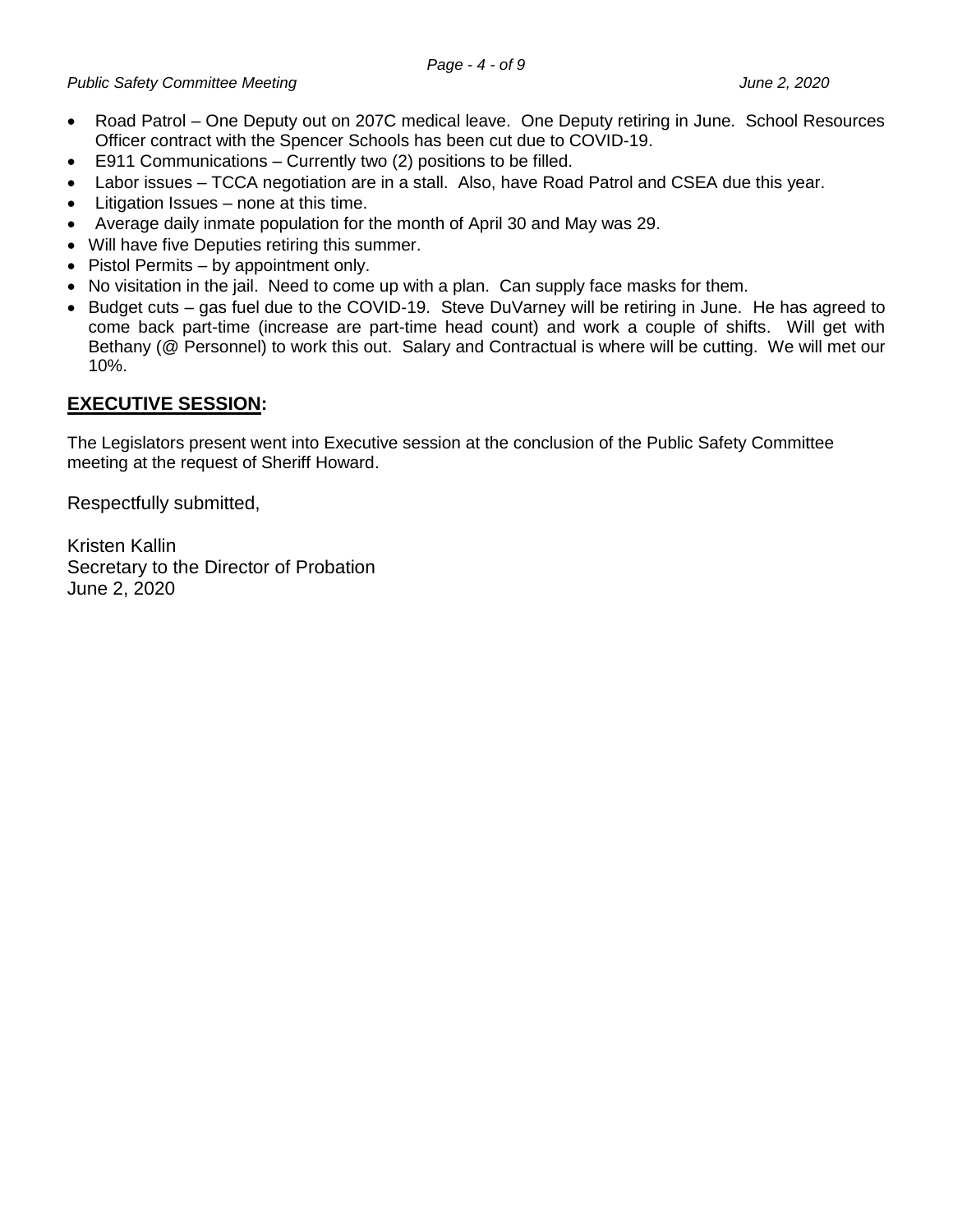#### **TCOES MONTHLY ACTIVITY REPORT FOR MAY 2020** June 2, 2020

**Budget:** Within Budget - See attached spreadsheets **Resolutions: Enter into contract with NYSTEC**

#### **Monthly Activity:**

- 1. Monthly Meetings Attended
	- a. Daily State Emergency Management Conference Call
	- b. OFPC Conference Calls
	- c. County Leaders Meeting Call

#### 2. Grants

- a. SHSP18 I am Responding Program
- b. HMEP18 Approved
- c. SICG18 Formula Grant Approved put a portion towards Motorola down payment
- d. SHSP19 Received
- e. EMPG19- Received
- f. SICG19 Formula Applied
- 3. Other Emergency Services Activities
	- a. Waverly Radio Project Still working on project will utilize Southern Tier Fiber Network from 911 Center to Village of Waverly building, then microwave from there to Round Top Park tower.
	- b. HazMat Team 0 Calls
	- c. Fire Investigation Team –4
	- d. Search and Rescue 0
- 4. EMS
	- a. EMS Classes on Hold for unknown period of time
	- b. Fall EMS Training Program suspended due to budget cuts
- 5. Interoperable Fire Radio System
	- a. Our office has been working with Mr. Kevin Karn, a consultant from the New York State Technology Enterprise Corporation. Resolution to sign contract with NYSTEC presented.
	- b. The logging recorder will be completed this week.
- 6. Fire
	- a. Radio system continues to have issues with the audio, making it difficult for field units to understand dispatchers. Tri-County reports that they are working to resolve the problem but this far have been unable to diagnose the issue. Still working to identify the problem. Tri-County worked on the system 5/28/2020 and corrected audio problems.
	- b. All State Fire Classes have been cancelled.
- 7. EMO
	- a. Since early in March, the COVID-19 Emergency has required that we spend nearly all our time. Office of Emergency Services has received and distributed personal protective equipment and testing supplies all agencies who were identified as COVID19 emergency responders and agencies.

Office has been working closely with numerous agencies to provide guidance, personal protective equipment, and other supplies to agencies who are in need during the emergency.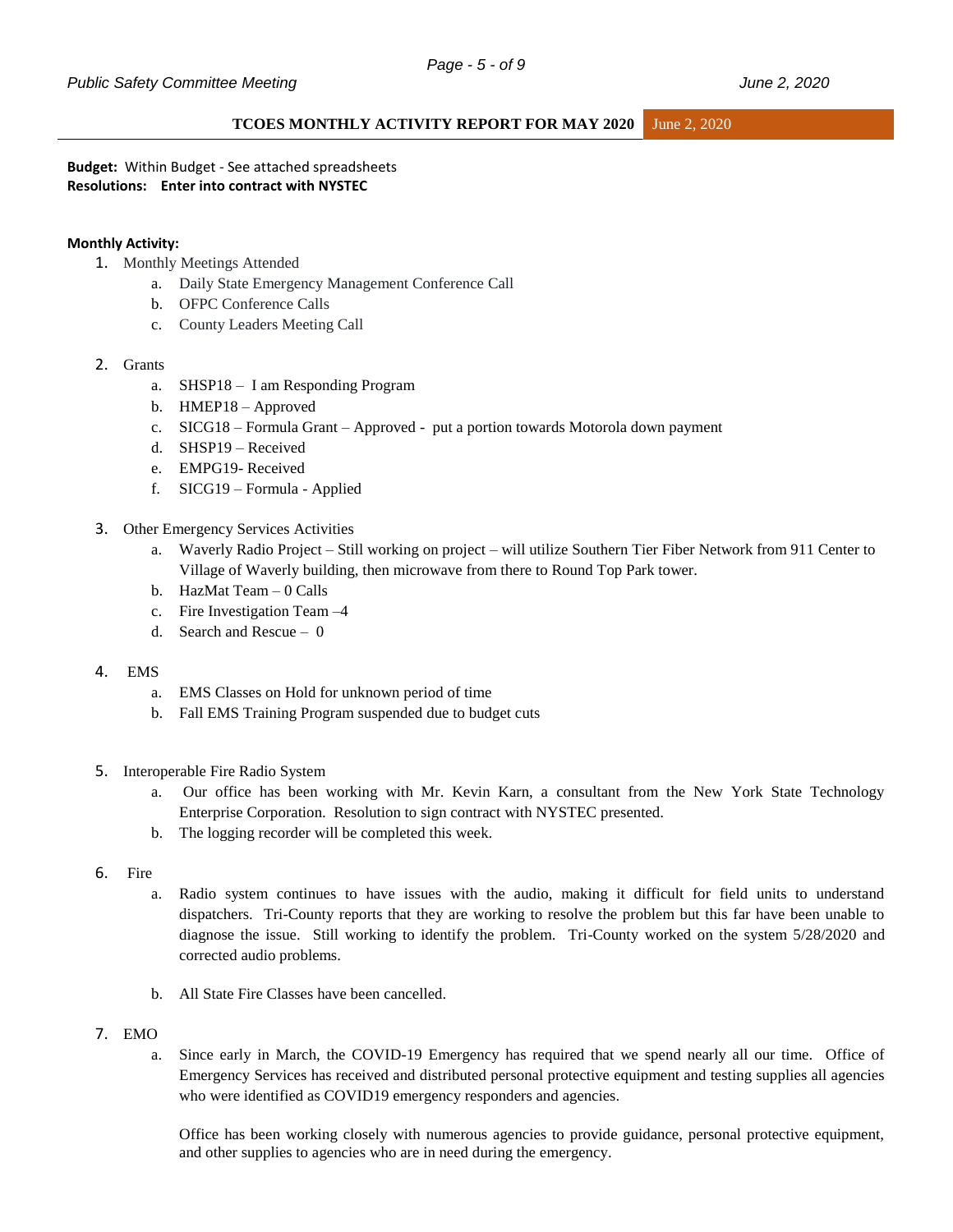REFERRED TO: PUBLIC SAFETY COMMITTEE FINANCE/LEGAL COMMITTEE

RESOLUTION NO. -20 AUTHORIZATION TO CONTRACT WITH NYSTEC - RADIO CONSULTING STATE INTEROPERABLE 18 GRANT

WHEREAS: The Tioga County Office of Emergency Services has a need to upgrade and replace its current radio communications system due to poor performance issues; and

WHEREAS: The Director of Emergency Services would like to contract with NYSTEC at a cost of \$49,992.18 for the period June 1, 2020 through December 31, 2020; and

WHEREAS: NYSTEC is listed on the Office of General Services Administration contract; and

WHEREAS: There are sufficient funds in account A3415.540140 IO18F (contracted services) State Interoperable Grant18 Radio & Equipment; therefore be it

RESOLVED: That the Chair of the County Legislature is authorized to execute a contract between Tioga County and NYSTEC upon review by the County Attorney.

#### **Public Safety Committee Meeting**

Probation Department Report

June 2, 2020

Article I. Budget Status:

Received directive to cut 10% from expenses and reviewed same with Jackson. Explained to him that Probation is a mandated service for the county to provide and that state aid to the Department covers 9% of the budget, the remaining 91 % is county costtaxpayer funded.

Explained that cutting portions of the Probation budget will affect other departments eliminating ATI programing will impact the Sheriff's Department (Jail classifications) and eliminating the new JSSP contract will impact DSS- Foster Care budget. We will cut the budget \$26,630 as requested but will have to cut some services. A few of the cut services will be:

- 55% cut to urine testing program
- 60% cut to automobile fuel
- 25% cut to county cars
- 100% cut to polygraph services for sex offenders
- 100% cut to Smart Mobil program
- 50% cut to electronic monitoring program

#### **Issues:**

1. Courts in the  $6<sup>th</sup>$  Judicial district have "opened up" but in reality things are still very restricted. Staff is still working at 50%. The public is not allowed in any court rooms. Court hearings are virtual via SKYP in County Court, however, if a defendant does not have an email address, cases are being scheduled months out. In Justice Courts, court staff can report but there are no calendars as of now. CAP Court is continuing.

We have successfully sent Justice Court violations of probation to the County Court and had the county court accept jurisdiction and hold hearings via SKYP.

We are still working out issues of completing an investigation on a defendant housed in the jail as well as documenting what warrants have been re-activated. And the process for new warrants.

2. Court Annex Security – having some pushback from Court security about allowing probationers back in the space. They are upset at having to screen DMV people going to the Clerk's office. OCA security officers are still working at 50% staffing. There are two teams, each team works two weeks, then is off two weeks. The Courthouse is open for 50% staff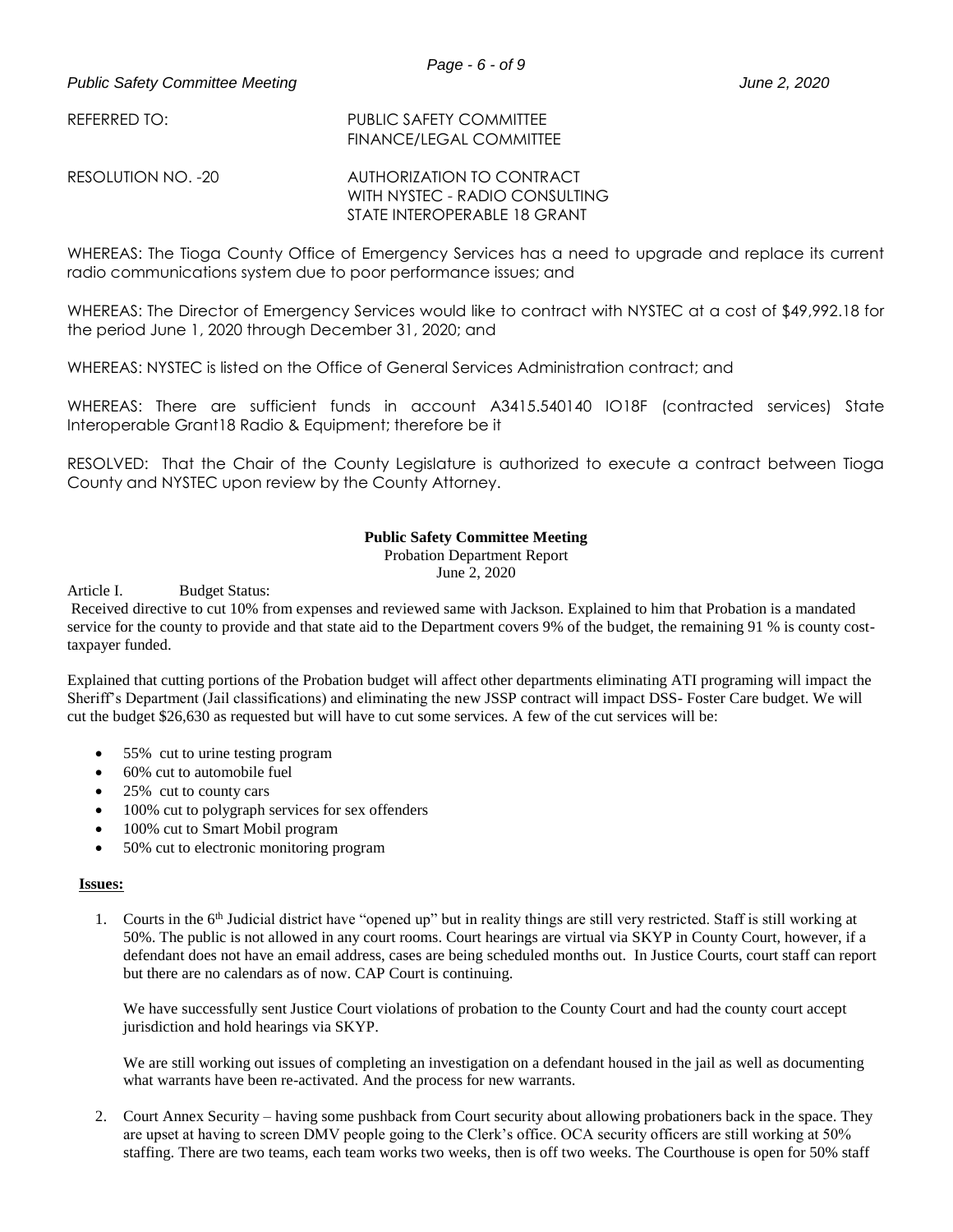but the public is not allowed in. There are no in-person hearings. Everything is by SKYP or telephone. Security is thinking the county should operate under the same restrictions as the courts are.

- 3. Department staffing: All Probation staff are back in the office space full time.
	- a. We will begin bringing probationers back into the office space on  $6/1/20$ . We are targeting high and medium risk cases for the month of June. Low risk cases will continue to report via telephone and computer. We are limiting the number of appointments per day and space them out so there will be no more than 8 people in the waiting room at one time. We have asked probationers not to bring family members or children to the office. All parties must wear masks, hand sanitizer is provided.
	- b. We have successfully implemented CE Check in software for all probationers with a valid email. Probationers are directed to log in via this software program from their phone or computer, answer some questions and take a photo. The software puts the response in the system and flags cases based on the answers to the questions.

We have successfully implemented Zoom meetings for all juvenile cases. This software has to be loaded as an app on the phone or computer and allows us to have real time visual conferencing.

- c. We have ordered camera/microphone are all pcs but these are still on backorder.
- d. We are back out in the community making home checks on probationers that do not have a valid phone number or email to contact them at.
- 4. Juvenile Delinquency Services: We received no JD tickets in May, we will have two youth reporting in June per conversations this week with LE.
- 5. No new information to date on RTA funding for State Fiscal year 2020-2021. The current program year ended 3/31/20.
- 6. E- Connect: In May we screened 0 youth.

#### **ATI Programs**:

- $\triangleleft$  Electronic Monitoring 0 units in use.
- $\text{\textcircled{t}}$  Community Service –No WWP crew since 3/1/20.
- $\bullet$  Pre-Trial Release Pre-Trial Release 0 people in the program, no releases to the program by a Tioga County court since Bail Reform took effect on 1/1/20.

**Juvenile Delinquency Services**: 0 Juvenile Delinquency Appearance Tickets were received in May 2020.

YTD: 10 JDAT received to date in plus 1 case of direct file with the court, plus 2 cases handed down from Youth Part for a total of13 cases to date.

**Alternative to Detention Programing**: Cayuga Counseling program for juvenile is operating and working with Tioga County youth. One part time employee is working the cases, the second position in the contract is currently unfilled.

**Decision Points**- This program for juveniles is on hold due to COVID-19

**Court Ordered Investigations:** 31 investigations for Tioga County courts (Criminal, Family and Surrogate) are due in the next 60 days.

**Supervision**: 293 cases ordered by Tioga County courts & Family Court

**Violation of Probation petitions**: 25 defendants have violation petitions pending against them in criminal & family court.

#### **Personnel:**

Still have 1 unfunded PO position Have an Officer out on medical leave for two months. They will be receiving medical treatment outside of NYS.

**Resolutions**: None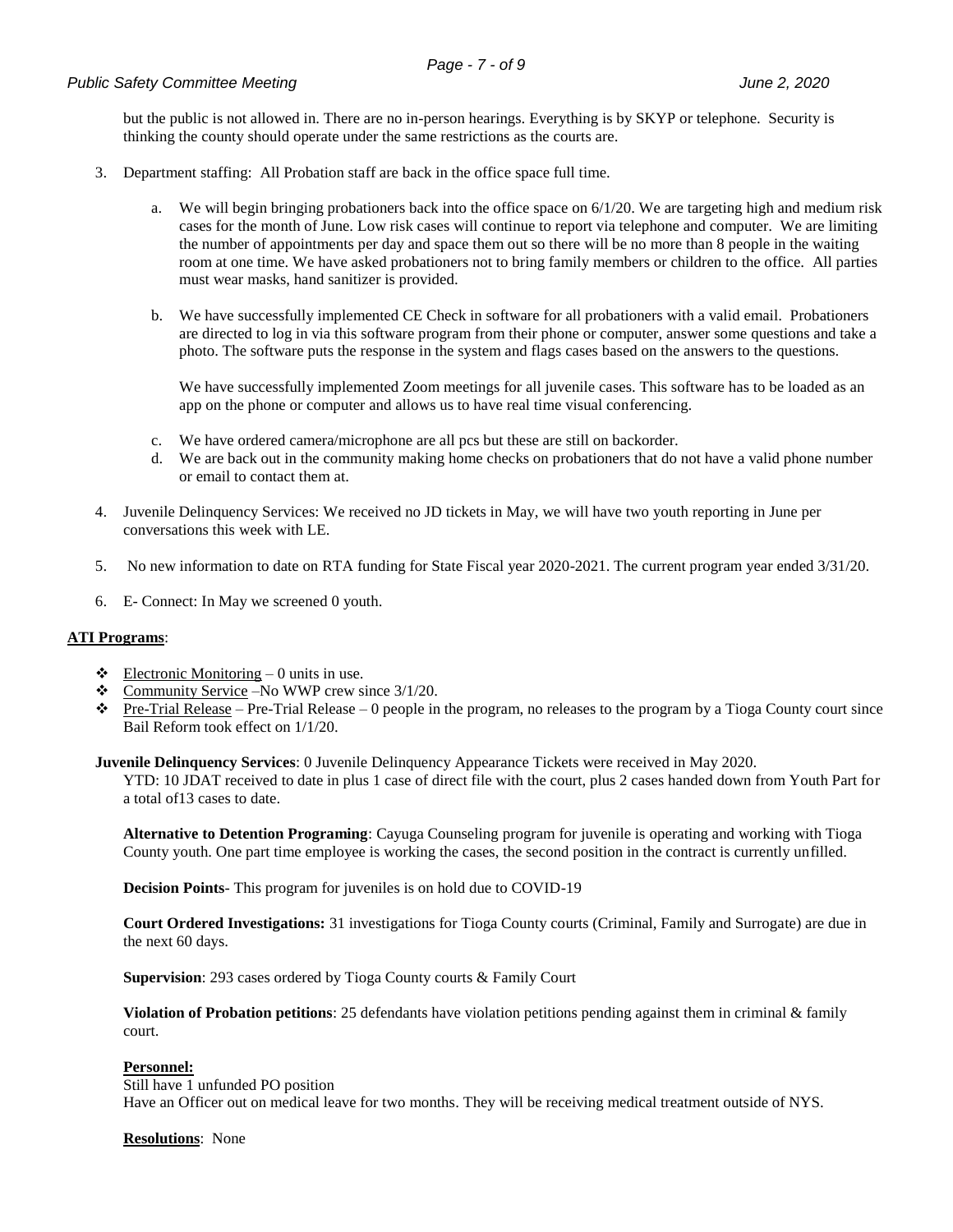

- DATE: May 27, 2020
- TO: Sheriff Howard
- RE: May 2020 Public Safety Reference Notes

#### **Personnel Issues:**

#### 1. **Civil Office**

a) All positions are filled.

#### 2. **Corrections Division**

- a) There are 3 vacant positions; one (1) Corrections Officer; one (1) part-time Cook; and one (1) Sergeant.
- b) We have two (2) C.O.s awaiting Medical Retirement.

#### 3. **Road Patrol**

- a) We have (1) Deputy out on 207C medical leave.
- b) A Deputy will be retiring in June.
- c) A Lieutenant position will become vacant.
- d) School Resource Officer contract with Spencer School has been discontinued due to budget cuts associated with the Coronavirus.

#### 4. **E911 Emergency Communications Center**

a)Currently we have (2) positions to be filled.

#### 5. **Administration**

- a. The position of Undersheriff has become vacant and an eligible candidate has been found resolution is attached.
- b. The position of Captain will become vacant and an eligible candidate has been found resolution is attached.

#### **Labor Issues:**

**1.** T.C.C.A. negotiations are in a stall.

#### **Litigation Issues:**

None at this time.

#### **Budget**:

- 1. We continue to have an individual inmate that is housed at Monroe County.
- 2. Expenditures are on target for five months; Revenues are at \$287,010 which is 50% of the budget. Inmate Boarders account for \$64,997 (4 months revenue).

#### **Current Projects:**

1. NICE phone recording system installation / training almost complete.

#### **Miscellaneous:**

1. Average daily inmate population for the month of April 2020 was 30 and May was 29.